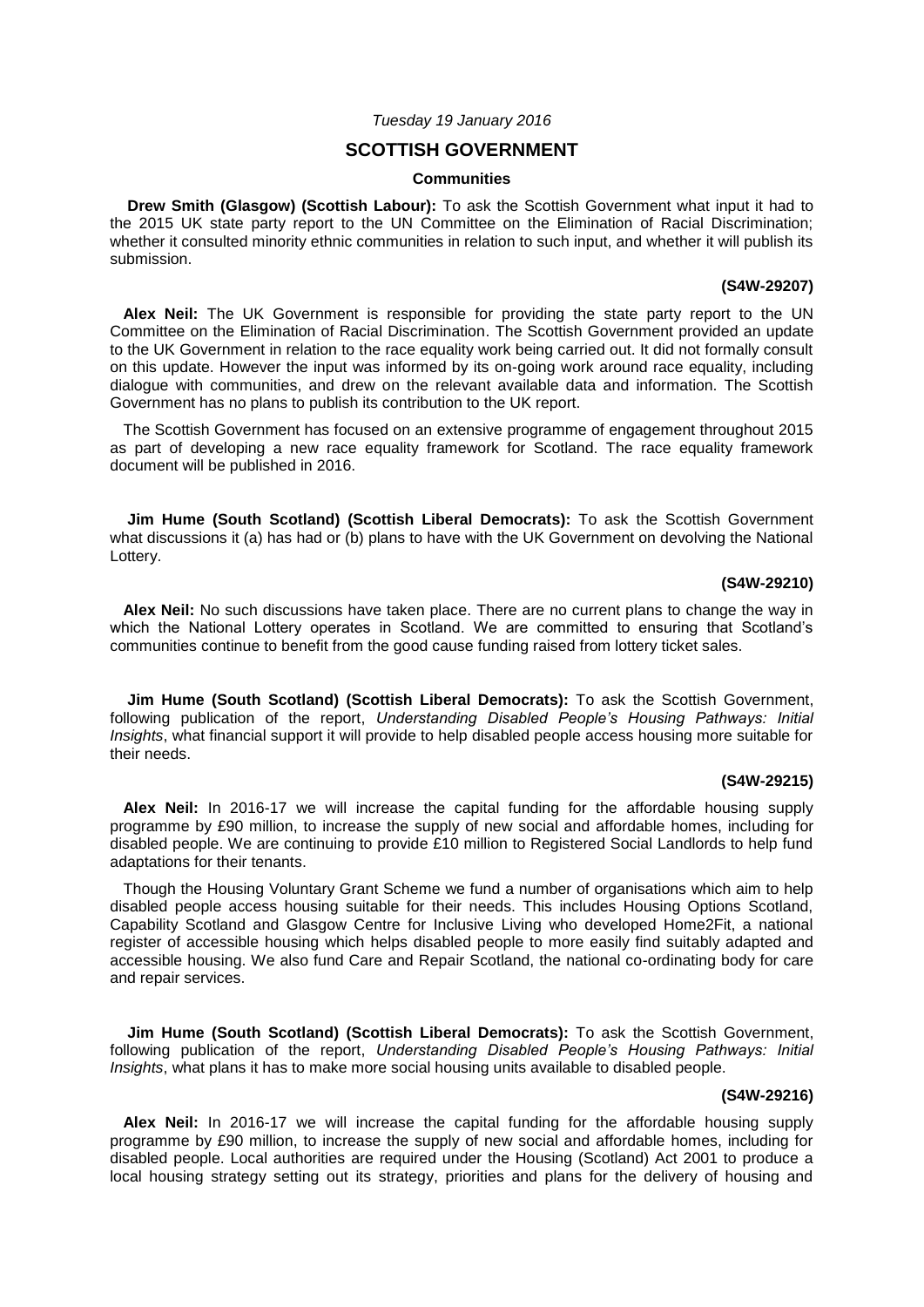housing related services in its area. Updated local housing strategy guidance was issued in 2014 and this will inform the forthcoming round of local housing strategies from local authorities due in the next two years. The guidance has been strengthened to provide a strong focus on the role of the authority in the planning and delivery of specialist housing.

Social housing is allocated in line with a landlord's allocation policy. People who are disabled and who are in housing need would generally receive priority for housing on the basis of living under unsuitable housing conditions.

As part of the Housing (Scotland) Act 2014 the Scottish Government will make it easier for social landlords to recover possession of certain properties designed or adapted for special needs. The provision, which is expected to come into force in autumn 2016, should help ensure that landlords make best use of adapted properties by allocating them to people who can make use of the adaptations.

**Jim Hume (South Scotland) (Scottish Liberal Democrats):** To ask the Scottish Government, following publication of the report, *Understanding Disabled People's Housing Pathways: Initial Insights*, what guidelines it has developed for local authorities to make social housing units better equipped for the needs of disabled people.

# **(S4W-29217)**

**Alex Neil:** Guidance to local authorities on the Affordable Housing Supply Programme (AHSP) promotes the delivery of flexible housing capable of being adapted to suit peoples' changing requirements. Therefore, wherever possible, housing projects receiving grant funding through the AHSP should comply with published guidance on the essential aspects of housing for varying needs (HfVN). As well as meeting the HfVN guidance, new social housing must be constructed in accordance with national building regulations which apply to all new-build homes regardless of tenure. In terms of minimum accessibility and energy standards they are the most demanding in the UK. This means occupiers are provided with both a very good basic level of accessibility/adaptability and energy-efficient fabric/heating.

**Jim Hume (South Scotland) (Scottish Liberal Democrats):** To ask the Scottish Government, following publication of the report, *Understanding Disabled People's Housing Pathways: Initial Insights*, how it will change its housing strategy to accommodate improved construction of social housing stock to meet the needs of disabled people.

#### **(S4W-29218)**

**Alex Neil:** I refer the member to the answer to question S4W-29216 on 19 January 2016. All answers to written parliamentary questions are available on the Parliament's website, the search facility for which can be found at:

[http://www.scottish.parliament.uk/parliamentarybusiness/28877.aspx.](http://www.scottish.parliament.uk/parliamentarybusiness/28877.aspx)

**Willie Rennie (Mid Scotland and Fife) (Scottish Liberal Democrats):** To ask the Scottish Government how much central funding it has provided using the Bellwin formula to assist local authorities in meeting significant unanticipated expenditure in each year since 2007-08; which local authorities received this support and (a) for what purpose and (b) how much was provided on each occasion.

# **(S4W-29249)**

**John Swinney:** The information requested is set out below:

Funding paid out under the terms and conditions of the Bellwin scheme.

2009-10 Aberdeenshire Council received £450,999 following severe flooding incidents during October and November 2009.

2009-10 The Moray Council received £281,726 following severe flooding incidents during October and November 2009.

2012-13 Scottish Borders Council received £917,334 following various flooding incidents throughout the year.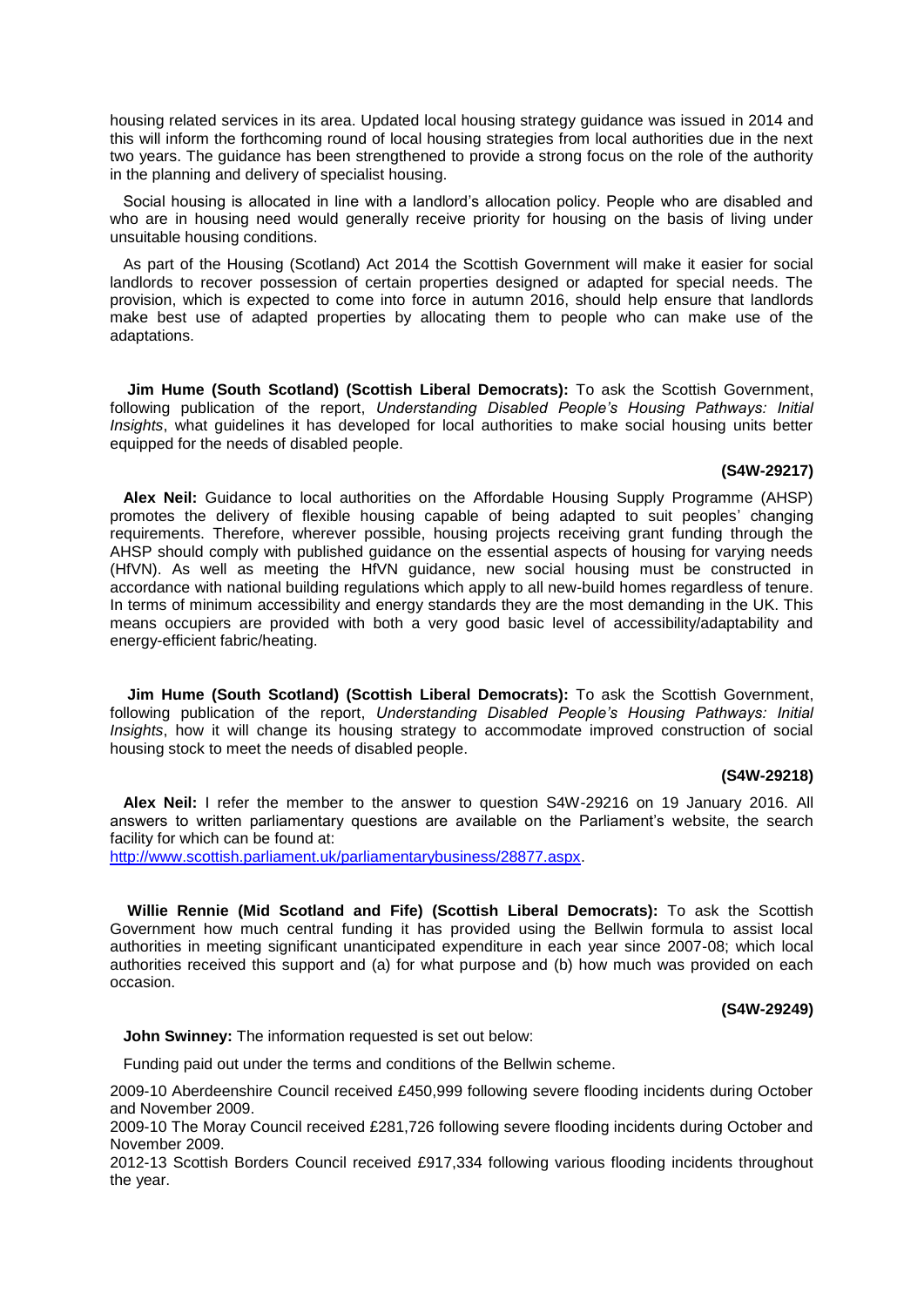Funding paid out to local government for weather-related incidents which replaced the need for Bellwin scheme claims.

2009-10 Aberdeenshire Council received £2 million following a landslip at Bervie Braes caused by heavy rainfall in February 2009.

2010-11 All 32 local authorities received a share of £5 million to repair local roads and potholes following the severe winter weather.

2011-12 All 32 local authorities received a share of £15 million to repair local roads and potholes following the severe winter weather.

2012-13 All 32 local authorities received a share of £2 million to repair local roads and potholes following the severe winter weather.

2014-15 Dumfries and Galloway Council received £0.5 million to repair the river bank, the sea walls and coastal paths.

2015-16 Confirmed funding of £14.74 million support for nine local authorities worst affected following the severe flooding caused by Storms Desmond, Frank and subsequent severe rainfall. In addition this support has been expanded to other affected local authorities.

**George Adam (Paisley) (Scottish National Party):** To ask the Scottish Government what progress it has made in encouraging the use of Scottish produce in schools.

#### **(S4W-29259)**

**Marco Biagi:** Following the introduction of Scotland's first national food and drink policy in 2009, the Scottish Government provided specific guidance, *Catering for Change – Buying food sustainably in the public sector*, which is now embedded into today's public procurement practice for food. This clarifies that food procurement can make a significant contribution towards the public sector's economic, environmental, social, and health related objectives, including taking steps to encourage the involvement of smaller suppliers. In addition, the Procurement Reform (Scotland) Act 2014 places an obligation on those public bodies required to publish a procurement strategy to include a statement of their general policy including involving the provision of food in the context of health, wellbeing and education of communities in the local authority's area.

In 2014, the next phase of Scotland's national food and drink policy, 'Becoming a Good Food Nation', was launched and recognises food in the public sector as a key priority area, including specific aims around 'championing fresh, seasonal, local and sustainable produce' and 'celebrating provenance and ethical sourcing'.

Also in 2014, the Scottish Government launched *Better Eating, Better Learning – A New Context for School Food*, which asks teachers, caterers, suppliers, parents, pupils and wider community to drive further improvements to school food provision and food education. One of the seven sections is titled 'Sustainability through food' and advocates the use of fresh, seasonal and sustainably grown food in the school meal service.

# **Enterprise and Environment**

**Alison Johnstone (Lothian) (Scottish Green Party):** To ask the Scottish Government whether it considers that it has an obligation to apply legal protection to the European beaver under the terms of the habitats directive.

# **(S4W-29148)**

**Aileen McLeod:** The Scottish Government does not believe there is an obligation to apply legal protection to the European beaver under the terms of the habitats directive at present, while beavers are still subject to a ministerial decision on whether they are to be reintroduced to Scotland. In the event that ministers decide that beavers should remain in Scotland it is expected that some form of legal protection will be applied.

**Alison Johnstone (Lothian) (Scottish Green Party):** To ask the Scottish Government how many European beaver have been shot in Scotland since 2010 and collected by Scottish Natural Heritage for autopsy.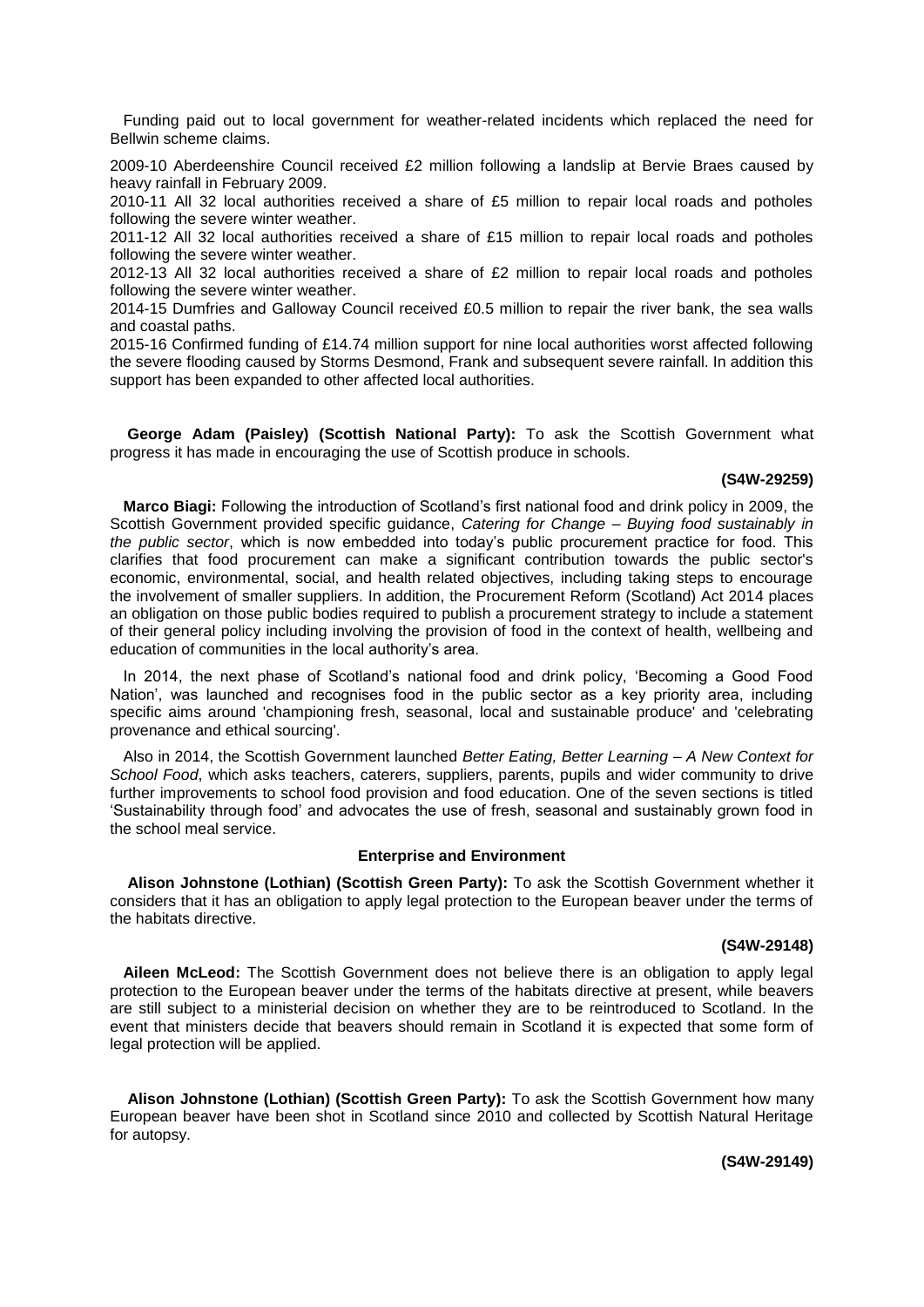**Aileen McLeod:** Twenty one shot beavers have been surrendered to Scottish Natural Heritage or the Royal Zoological Society of Scotland for post mortem examination.

**Alison Johnstone (Lothian) (Scottish Green Party):** To ask the Scottish Government how many European beaver are estimated to have been shot in Scotland since 2010 and not collected for autopsy.

# **(S4W-29150)**

**Aileen McLeod:** We do not have any information on which to base an estimate of the numbers of beavers shot in Scotland since 2010 and not collected for autopsy.

**Alison Johnstone (Lothian) (Scottish Green Party):** To ask the Scottish Government what it estimates to be the size of the European beaver population in the Tay catchment area.

# **(S4W-29151)**

**Aileen McLeod:** Scottish Natural Heritage Commissioned Report Number 540: *Distribution, Population Assessment and Activities of Beavers in Tayside* reported on a 2012 survey which found 38-39 occupied territories at that time. The authors of the report suggest that this could equate to 106- 187 animals. It is assumed that the population will have expanded since 2012, although we have no recent data to confirm the current population. A link to the report is below. [http://www.snh.org.uk/pdfs/publications/commissioned\\_reports/540.pdf](http://www.snh.org.uk/pdfs/publications/commissioned_reports/540.pdf)

**Alison Johnstone (Lothian) (Scottish Green Party):** To ask the Scottish Government how many European beaver autopsied in Scotland since 2010 were (a) pregnant and (b) lactating.

#### **(S4W-29152)**

**Aileen McLeod:** Of the 21 beavers autopsied, (a) four were pregnant; and (b) a further two were lactating.

**Alison Johnstone (Lothian) (Scottish Green Party):** To ask the Scottish Government how many European beaver autopsied in Scotland since 2010 were found to have been shot with inappropriate weapons.

# **(S4W-29153)**

**Aileen McLeod:** There are no legal restrictions on the types of firearms which may be used in the lethal control of beavers. There is a general prohibition on the use of any bow or cross-bow, or any explosive other than ammunition for a firearm, for the purpose of taking or killing any wild animal, under section 11 of the Wildlife and Countryside Act 1981. Autopsies revealed that three beavers were shot with inappropriate calibres or ammunition or at a range at which the likelihood of immediate and humane death may be compromised.

**Alison Johnstone (Lothian) (Scottish Green Party):** To ask the Scottish Government what advice land managers have been given regarding management of European beaver on their land.

#### **(S4W-29154)**

**Aileen McLeod:** Scottish Natural Heritage (SNH) and the Tay Beaver Study Group have advised land managers experiencing impacts from beavers to refrain from the use of lethal control and to seek advice on mitigation methods. The role of the Tay beaver project officer, funded by SNH, included advisory visits for this purpose. SNH staff and contractors have also provided advice on the choice of effective firearms and ammunition, where it was apparent that a land manager was intent on lethal control of beavers. The Scottish Environment Protection Agency have also provided land managers with advice on managing the impacts of European beaver.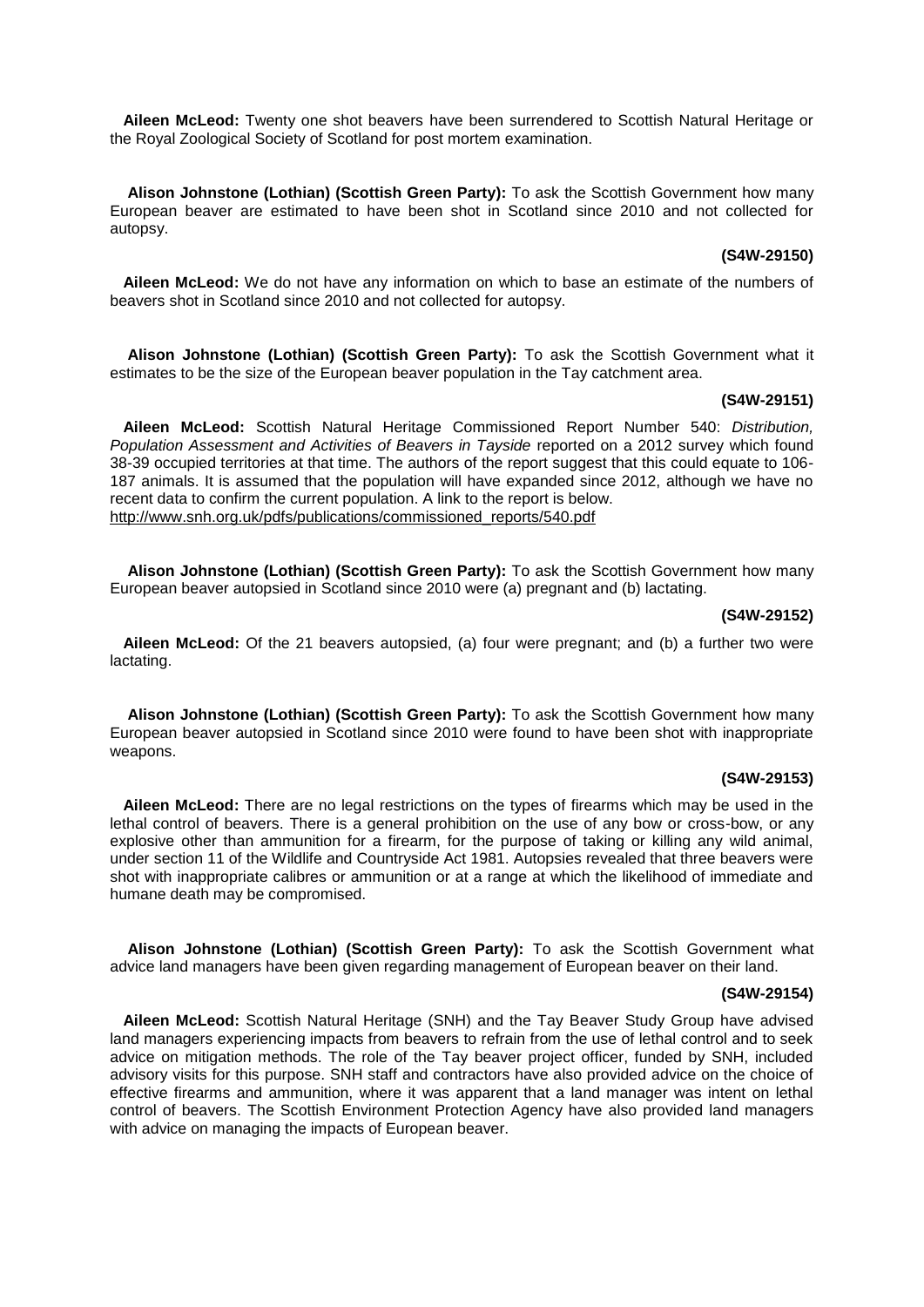**Alison Johnstone (Lothian) (Scottish Green Party):** To ask the Scottish Government what legal options land managers have had in dealing with European beaver on their land since 2010.

### **(S4W-29155)**

**Aileen McLeod:** Beavers are not currently legally protected in Scotland and lethal control with firearms is not prohibited. Legal options for management include protection and mitigation methods, such as the use of wire netting to protect trees, the installation of "beaver deceiver" flow devices to prevent flooding, as well as lethal control.

**Alison Johnstone (Lothian) (Scottish Green Party):** To ask the Scottish Government what advice it has issued to land managers in relation to the shooting of European beaver during the breeding season.

#### **(S4W-29156)**

**Aileen McLeod:** Scottish Natural Heritage (SNH) and the Tay Beaver Study Group have advised land managers experiencing impacts from beavers not to resort to lethal control but to seek advice on mitigation methods. The role of the Tay beaver project officer, funded by SNH, included advisory visits for this purpose. SNH staff and contractors have also provided advice on avoiding leaving dependent young.

**Alison Johnstone (Lothian) (Scottish Green Party):** To ask the Scottish Government whether it considers the European beaver population in Scotland to be largely disease free.

# **(S4W-29157)**

**Aileen McLeod:** None of the animals which has been trapped, examined and released or subject to post-mortem examination appeared to be carrying any disease of significant concern to public or animal health. As expected, some individuals were found to be carrying diseases or parasites which are normally found in other wild animals in Scotland, as well as some that are unique to beavers.

**Alison Johnstone (Lothian) (Scottish Green Party):** To ask the Scottish Government what action it is taking to reduce the level of ultrafine nanoparticles in the atmosphere.

# **(S4W-29194)**

**Aileen McLeod:** In November 2015 the Scottish Government published *Cleaner Air for Scotland – the Road to a Healthier Future*, which sets out a strategy to deliver further improvements to air quality over the coming years through implementation of a wide range of actions across policy areas impacting on air quality.

These actions will contribute to the reduction of fine particulate matter in the atmosphere. To provide a focus for action we are currently in the process of introducing a new objective for PM2.5 into air quality regulations. This is derived from the World Health Organisation's guideline value and will make Scotland the first country in Europe to adopt the guideline value in legislation.

# **Health and Social Care**

**Jim Hume (South Scotland) (Scottish Liberal Democrats):** To ask the Scottish Government what information it holds on the types of mental health conditions that are prevalent in each category of the Scottish Government 6-fold Urban Rural Classification.

#### **(S4W-29231)**

**Jamie Hepburn:** Information from various studies into the prevalence of different mental health conditions in the general population is available on the Scottish Public Health Observatory website under the mental health topic [\(http://www.scotpho.org.uk/health-wellbeing-and-disease/mental](http://www.scotpho.org.uk/health-wellbeing-and-disease/mental-health/key-points)[health/key-points\)](http://www.scotpho.org.uk/health-wellbeing-and-disease/mental-health/key-points).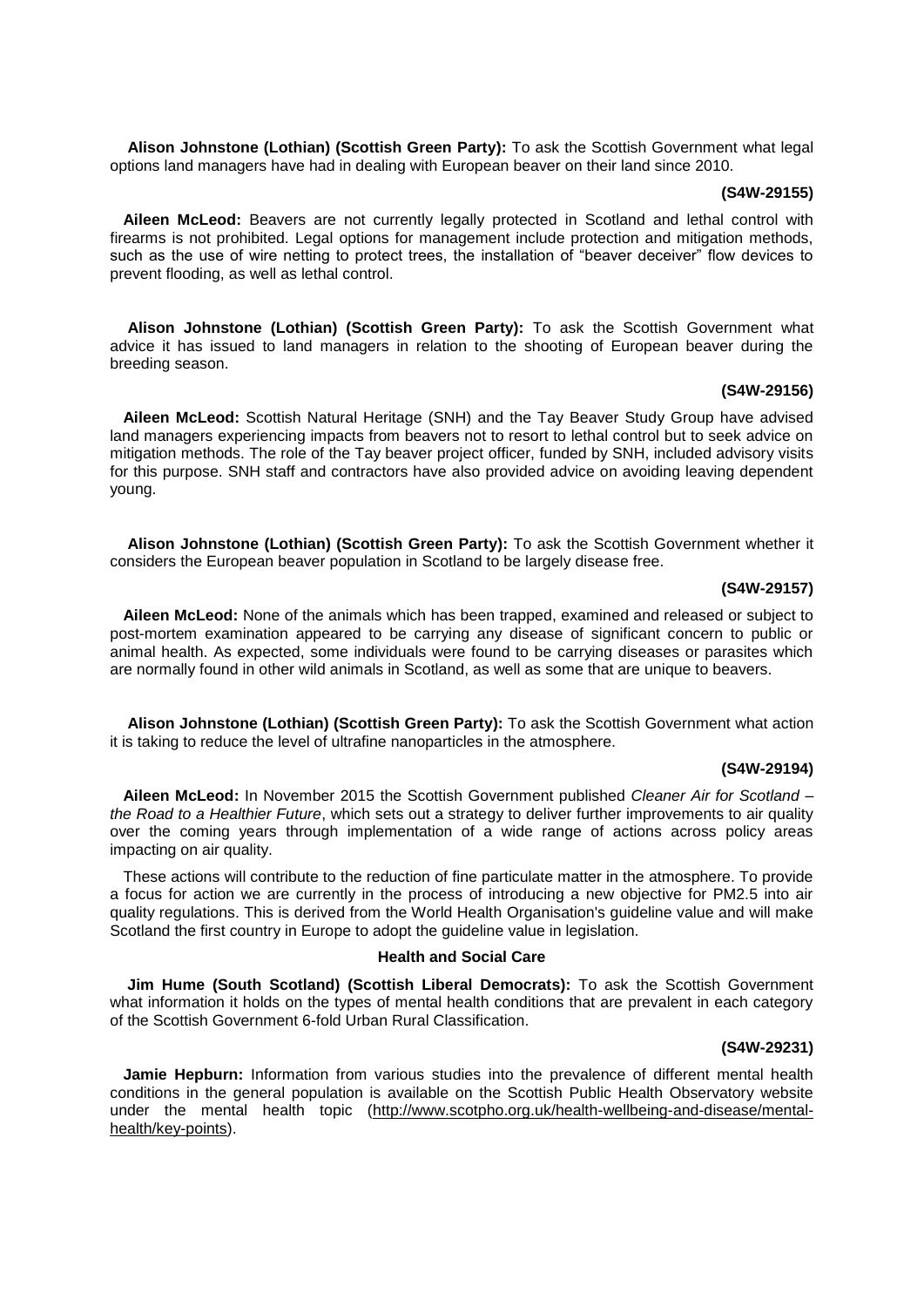**Jim Hume (South Scotland) (Scottish Liberal Democrats):** To ask the Scottish Government what information it holds on the prevalence of mental ill-health broken down by (a) professional group and (b) category of the Scottish Government 6-fold Urban Rural Classification.

### **(S4W-29233)**

**Jamie Hepburn:** I refer the member to the answer to question S4W-29231 on 19 January 2016. All answers to written parliamentary questions are available on the Parliament's website, the search facility for which can be found at:

[http://www.scottish.parliament.uk/parliamentarybusiness/28877.aspx.](http://www.scottish.parliament.uk/parliamentarybusiness/28877.aspx)

#### **Learning and Justice**

**Alison McInnes (North East Scotland) (Scottish Liberal Democrats):** To ask the Scottish Government what its response is to the ruling by the UK Supreme Court in the case of Shahid v Scottish Ministers of 14 October 2015 and whether it considers that it has implications for how segregation is applied across the prison estate.

#### **(S4W-29160)**

**Michael Matheson:** I have asked Colin McConnell, Chief Executive of the Scottish Prison Service (SPS), to respond. His response is as follows:

"Following receipt of the judgments from the inner and outer houses of the Court of Session in November 2011 and January 2014 respectively, SPS undertook a review of the facts and circumstances of the case and the judgements to identify what lessons might be learned. Action was taken to address the issues identified. This meant that the concerns raised by Supreme Court Justices in their judgement had been identified and actioned. I have detailed below the key concerns raised by Supreme Court Justices in their judgment and the actions already taken by SPS to address them:

Time limits: Failures to apply for authorisation to remove a prisoner from association within the strict time limits prescribed by the prison rules, which rendered the process unlawful.

SPS action: Robust processes and procedures to mitigate against the risks associated with failures to adhere to the strict time limits prescribed by the prison rules have been put in place. The processes which had very much been paper based are being amalgamated into our IT systems (Prisoner Records System). This enables prisons and SPS Headquarters to monitor and manage compliance with the strict time limits.

Role of the Executive Committee for the Management of Difficult Prisoners (ECMDP): The Supreme Court Justices were concerned that ECMDP were taking the decisions to remove prisoners from association, rather than those duly authorised by the prison rules.

SPS action: This issue was addressed by SPS in June 2013, before the appeal to the Inner House in November 2013. Guidance was issued that clarified the role and remit of ECMDP (now known as the Prisoner Monitoring and Assurance Group) to ensure it was operating in compliance with prison rules. This guidance was also incorporated into the SPS policy on removal from association which was revised in July 2013.

Management plan: Insufficient consideration had been given to a management plan for Mr Shahid. SPS action: A management plan document has been developed and is currently being piloted across three prison sites. The management plan documentation will be utilised to record and monitor the actions taken by SPS to manage the progression of prisoners removed from association."

# **Strategy and External Affairs**

**Tavish Scott (Shetland Islands) (Scottish Liberal Democrats):** To ask the Scottish Government, further to the answer to question S4O-02112 by Humza Yousaf on 15 May 2013 (*Official Report*, c. 19792), what work Scottish Development International has undertaken in Iraqi Kurdistan since that date.

#### **(S4W-29170)**

**Humza Yousaf:** Scottish Development International (SDI) had a staff member assigned to Istanbul between September and December 2014 who, as part of his remit, assessed the suitability of Kurdistan as a potential destination for oil and gas events and trade missions.